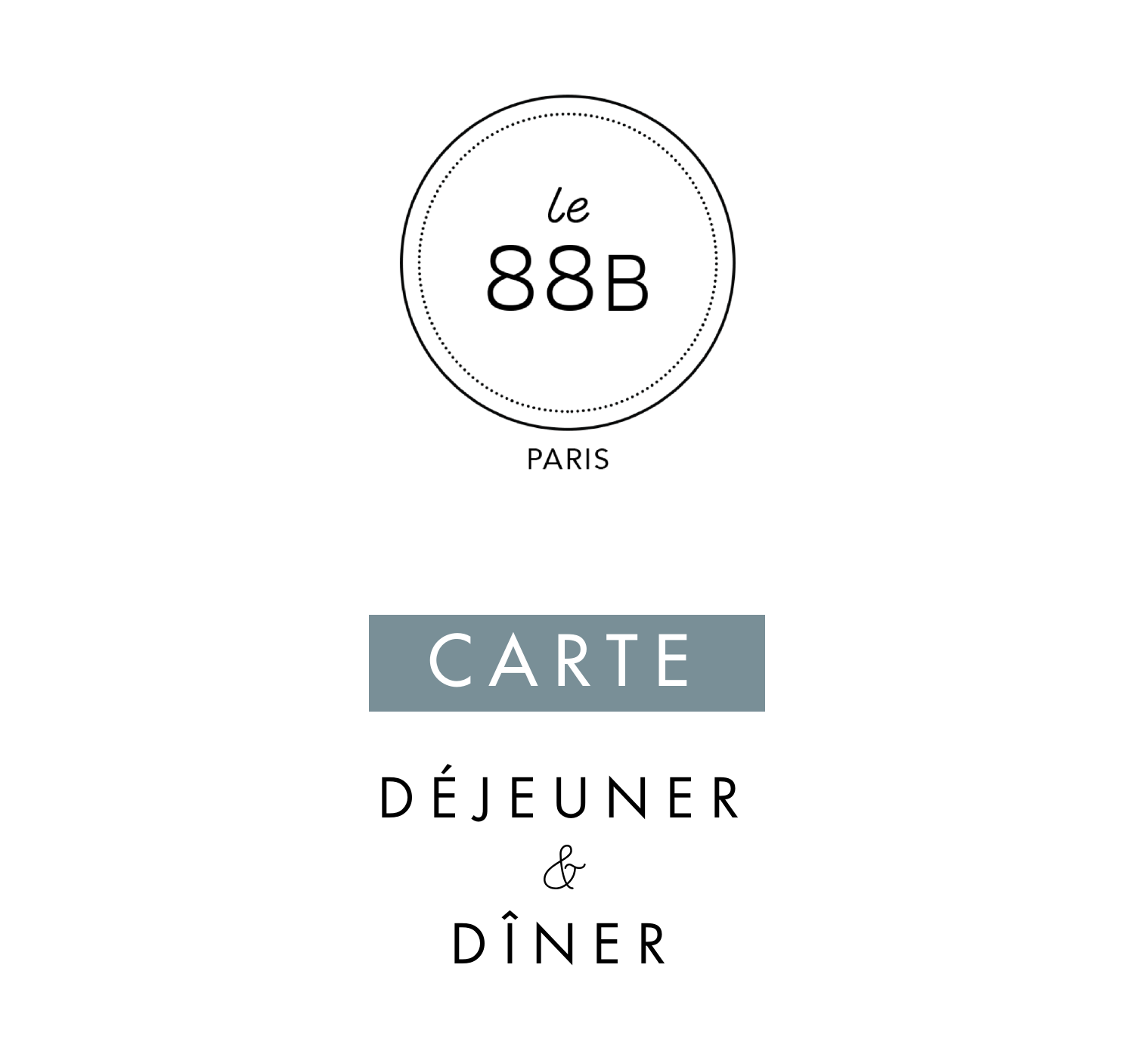Nos délicatesses / À partager

# GRAVLAX DE SAUMON AU PAPRIKA FUMÉ, CRÈME LÉGÈRE ACIDULÉE, PAIN TOASTÉ 19

*Salmon gravlax with smoked paprika, light sour cream , toasted bread*

# DÉCLINAISON DE TARAMA ET BLINIS SARRASIN (corail d'oursin, crabe, tobiko, caviar) 16

*Declination of tarama and buckwheat blinis ( sea urchin coral , crab , tobiko , caviar)*

# VEGAN « LE POIS CHICHE » HOUMOUS, FALAFELS & TABOULÉ 14

*« The chickpea » houmous, falafels & tabbouleh*

### CEUFS MIMOSA, MAYONNAISE 13

*Mimosa eggs , mayonnaise*

# PLANCHE DE SALAISON, PICKLES DE LÉGUMES 16

*Cured meat board , vegetable pickles*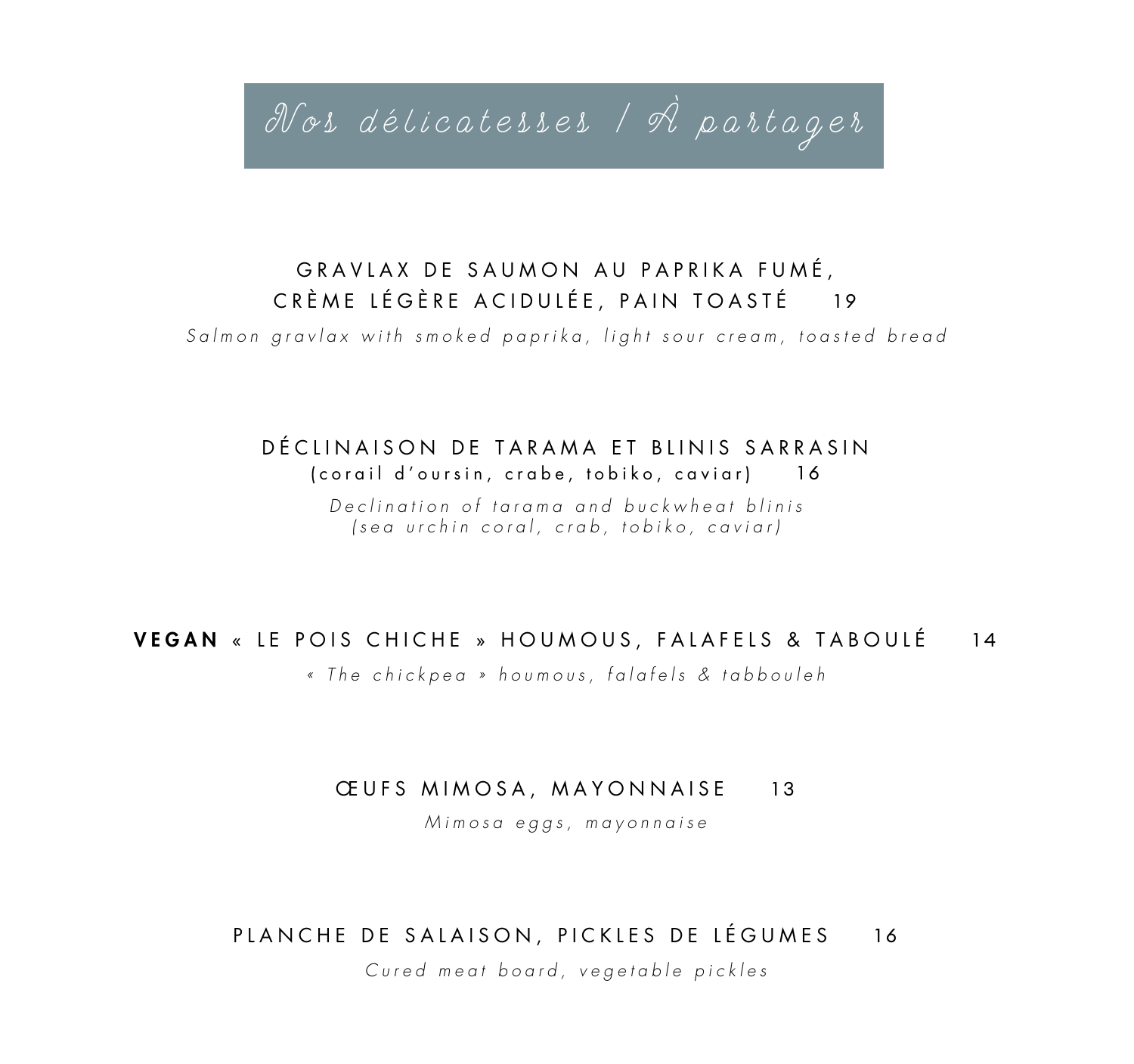

# LOBSTER ROLL, HOMARD & CRUSTACÉS FAÇON HOT DOG 22

*Lobster roll, lobster & shellfish hot dog style*

### CROQUE TRUFFÉ, CŒUR DE ROMAINE 19

*Truffled croque monsieur, heart of romaine salad*

# SALADE DU 88B 20 (sucrine, crevettes, parmesan en copeaux, caviar)

*88B salad (sucrine, shrimps , shaved parmesan, caviar)*

# POULPE SNACKÉ AU CITRON CONFIT, HERBES, TOMATES, RIZ BASMATI 2 8

*Octopus snacked with lemon confit, herbs , tomatoes , basmati rice*

#### FILET DE BŒUF ROSSINI, POMMES FONDANTES 34 *Beef tenderloin Rossini, fondant potatoes*

# FETA PSITI : GRILLÉE AU FOUR, TOMATES & POIVRONS 22

*Psiti Feta : oven - roasted , tomatoes and peppers*

#### RISOTTO DE GAMBAS 24

*Prawns risotto*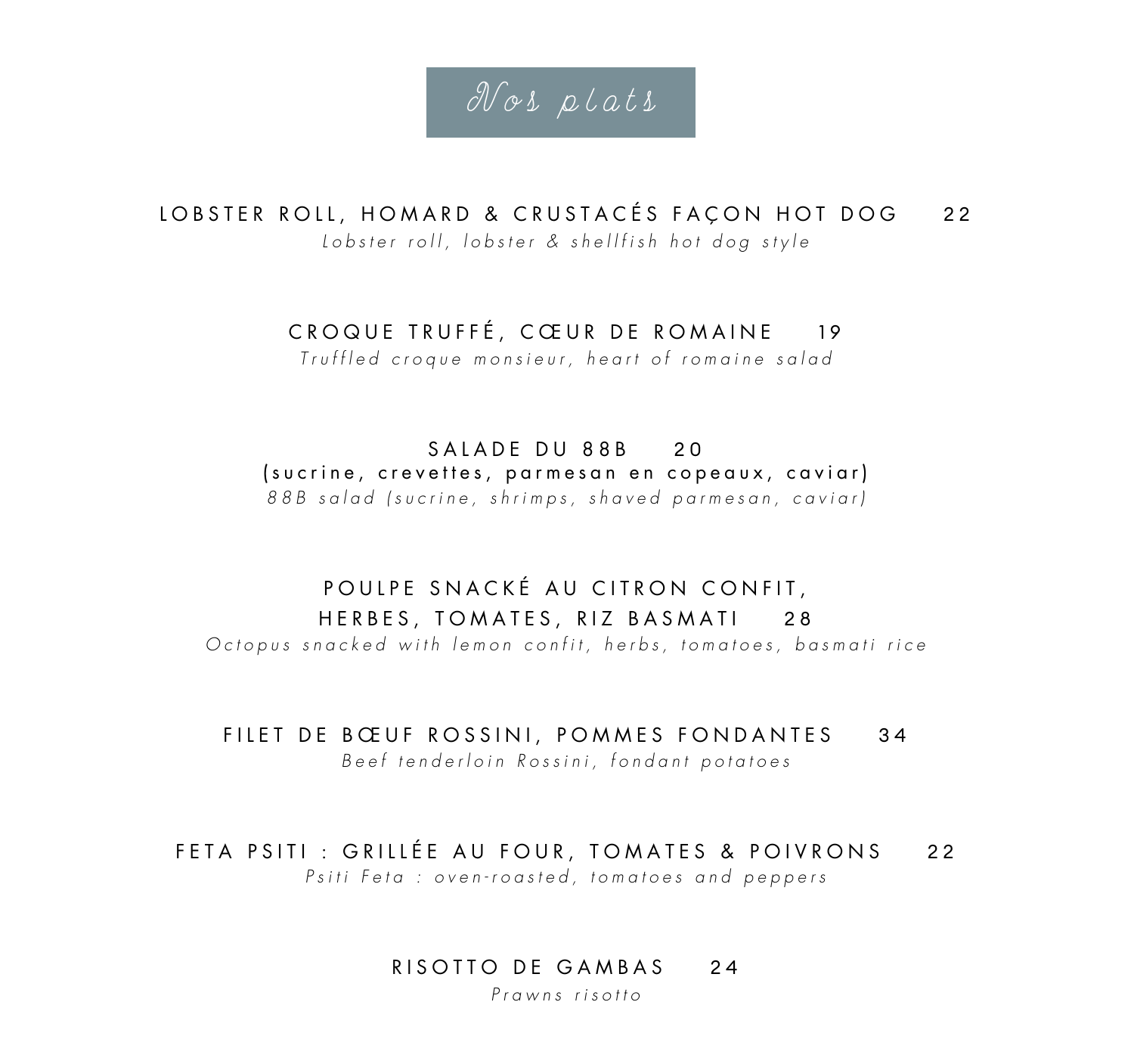Nos desserts

# ASSIETTE DE FROMAGES 16 *Cheeses boar d*

- CARPACCIO D'ANANAS 14 *Pineapple carpaccio*
- CRÈME BRÛLÉE CHOCOLAT BLANC 15 *White chocolate crème brûlée*
- TARTE CITRON EN COQUE DE MERINGUE 16 *Lemon pie with meringue*
	- PROFITEROLES SAUCE CHOCOLAT 15

*Profiteroles with chocolate sauce*

# CAFÉ GOURMAND 15

*Mixed of mignardises served with coffee*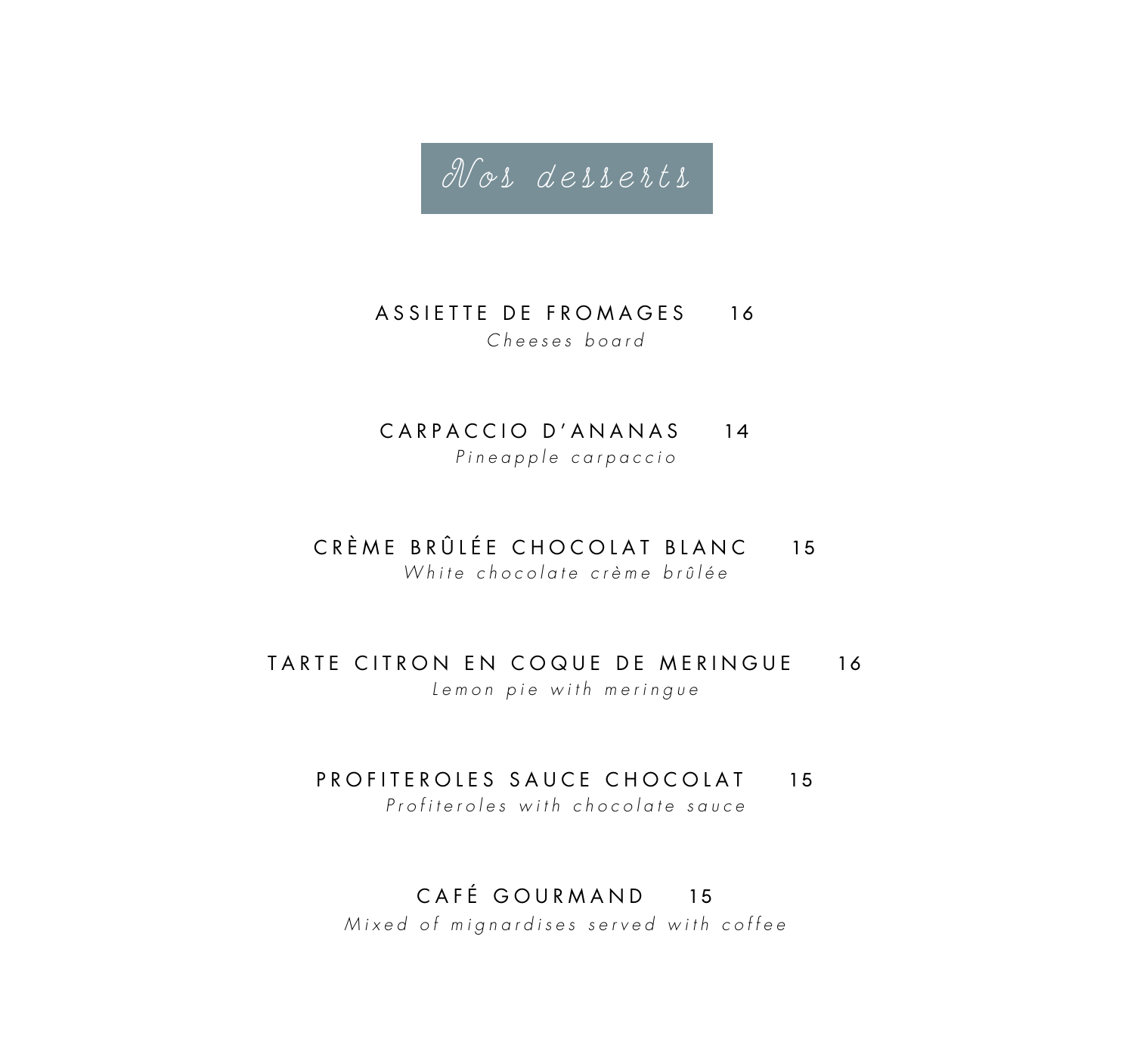# Notre sélection de vins

| Blanc 2019 BORDEAUX BLANC SEC, G. DE GIRAUD                            | 12/60 |
|------------------------------------------------------------------------|-------|
| Blanc 2019 POUILLY-FUISSÉ, CHÂTEAU DE BEAUREGARD                       | 14/70 |
| Blanc 2019 CHABLIS LES SERRES, DOMAINE OUDIN                           | 14/70 |
| Blanc 2017 RIESLING D'HUBERT & CHRISTIAN, LES PIROUETTES               | 10/50 |
| Rouge 2019 CROZES-HERMITAGE, LAURENT HABRARD                           | 14/70 |
| Rouge 2017 PINOT NOIR D'ALSACE D'HUBERT & CHRISTIAN,<br>LES PIROUETTES | 14/70 |
| Rouge 2017 SAINT-ESTEPHE, LA DEVISE DE LILIAN                          | 12/60 |
| Rouge 2015 CHÂTEAU GARRAUD, LALANDE DE POMEROL                         | 14/80 |
| Rosé 2021 CHÂTEAU SAINT-MAUR, L'EXCELLENCE                             | 14/70 |

Champagnes

LAURENT PERRIER BRUT LAURENT PERRIER ROSÉ 20/100 22/120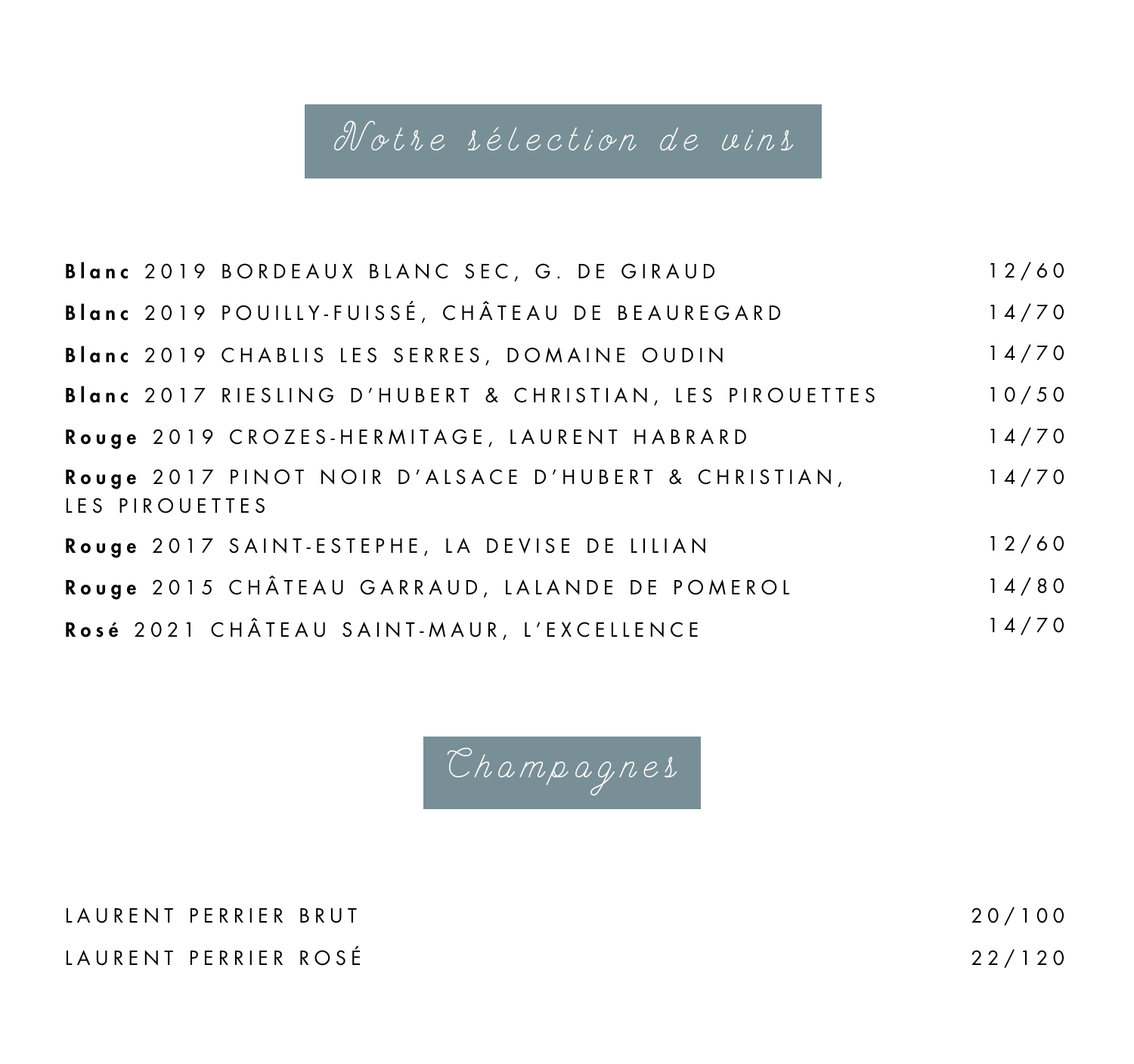

| EVIAN OU BADOIT<br>50c            | 5                         |
|-----------------------------------|---------------------------|
| EVIAN OU BADOIT<br>$\overline{1}$ | 7                         |
| VITTEL<br>25c                     | $\boldsymbol{\varLambda}$ |
| PERRIER                           |                           |

33cl



ANANAS / PAMPLEMOUSSE / POMME / ORANGE 7 Pineapple / Grapefruit / Apple / Orange

Boissons chaudes

| THÉ & TISANE<br>Betjeman & Barton |   |
|-----------------------------------|---|
| EXPRESSO                          | 5 |
| CHOCOLAT CHAUD<br>Hot chocolate   | 5 |
| CAPPUCCINO                        |   |